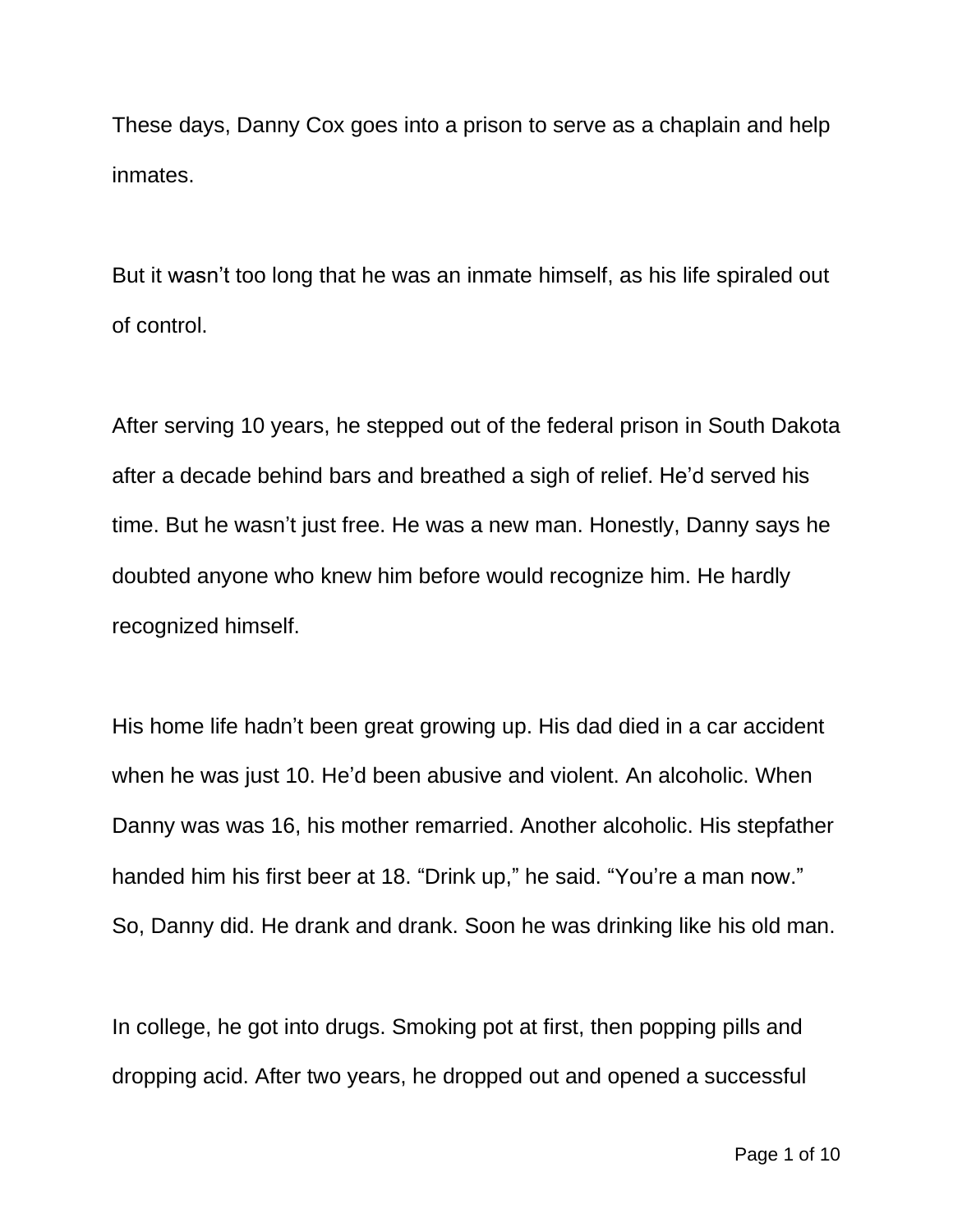neighborhood tavern. By then, cocaine was his drug of choice. He made good money but not enough to support his addiction. And so, Danny started selling drugs on the side. He told himself he was able to balance it all.

That illusion shattered the first time he smoked crack cocaine. It was the most intense high he'd ever felt. He couldn't get enough. He was awake for days at a time, wired. He spent \$2,000 a week chasing that ever-elusive high. He had to sell more and more drugs to pay for it. He started missing work. He was a mess. Still, he didn't see what was coming.

On April 10, 1991, Danny left work for the day. DEA agents surrounded him in the parking lot. They handcuffed him, read him his rights. At that point, he knew it was over. He was 42 and facing up to 20 years in federal prison for drug trafficking.

Sitting in the county jail, awaiting trial, Danny was filled with rage. He blamed everyone but himself. Others in his position might have considered it rock bottom. A pivotal moment to change and do better. But not him.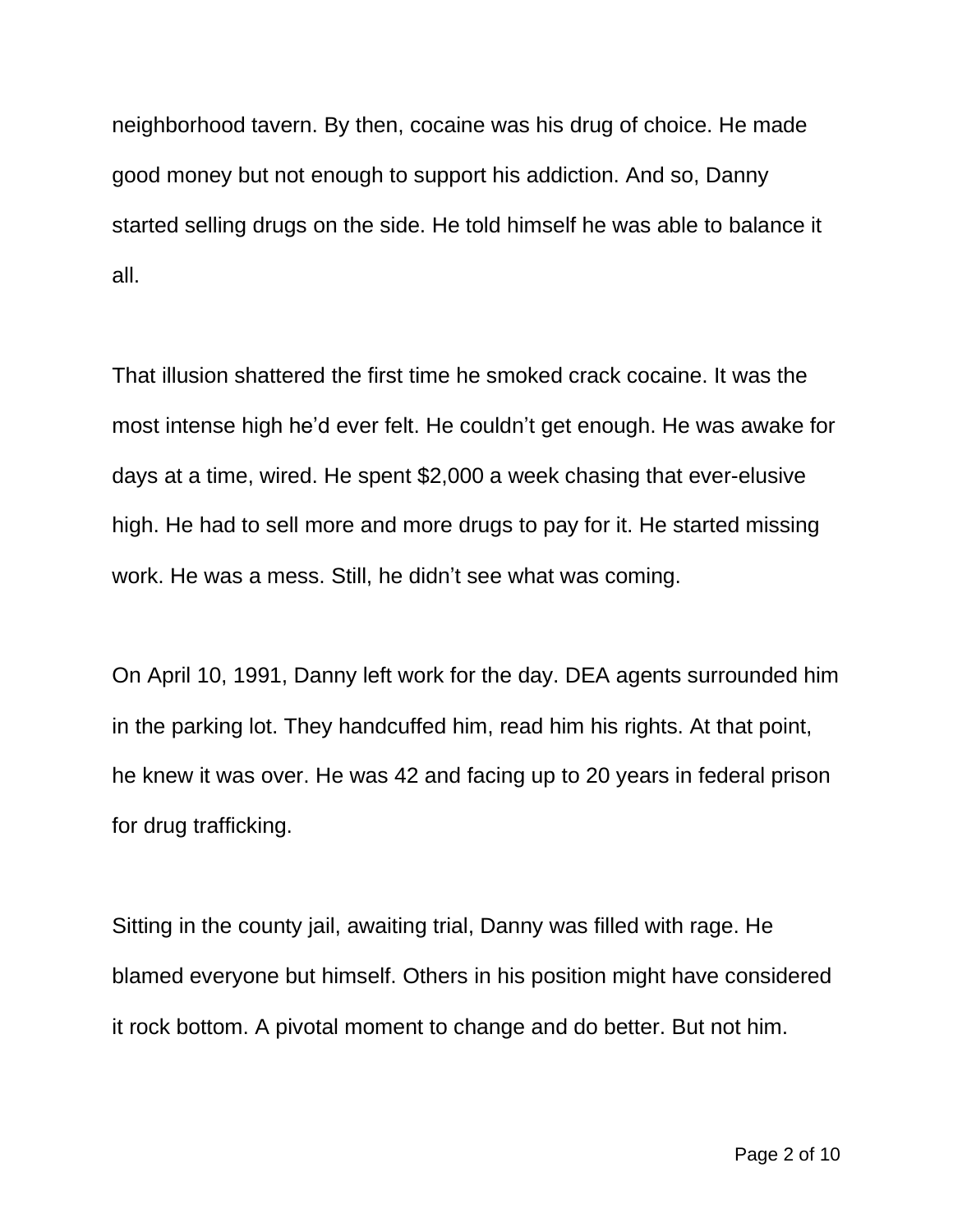Even after he'd been through the worst of his withdrawal symptoms, all he could think about, all he cared to think about, was chasing his next high.

One day, about a week after his arrest, a guard called his name. "Cox? I've got a letter for you."

A letter? Danny thought. Who would be sending him a letter? Especially now? He wasn't in touch with his family, and his lawyer would have come to see him in person.

As soon as he touched the envelope, he felt a tingle go up his arm. Warm like a bolt of electricity but not painful. It buzzed pleasantly, just below the surface of his skin. Strangely, tears welled up in his eyes.

Danny looked at the return address. He recognized the name. It was from a woman he knew, though she was more of an acquaintance than a friend. What could she possibly have to say to me, Danny wondered? With his hands shaking slightly, he tore the envelope open.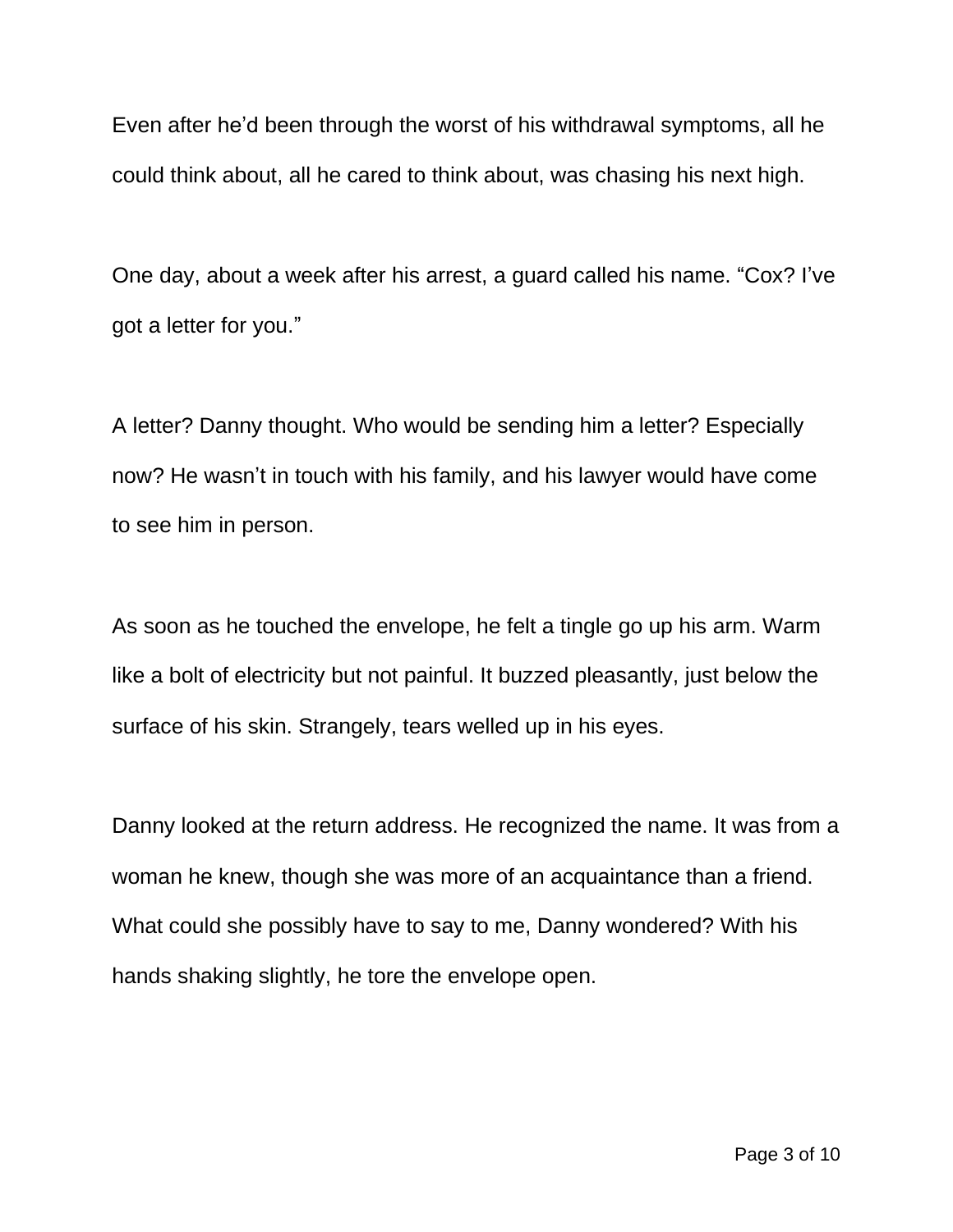The letter was short. "Danny," the first line read, "No matter what you've done, God still loves you."

At that point in his life, Danny says he would've scoffed at those words. He hadn't grown up religious. He felt he didn't need God to feel whole. But for some inexplicable reason, a tidal wave of emotion washed over him. As if reading those words had sent him through a portal into another world, a world that promised something greater. The sounds of the jail—echoing voices and clanging metal doors—faded. He felt as if he'd been pulled out of his body. He was somewhere else, floating. He was with God. Warmth flooded his soul. Such tremendous love overwhelmed him. He could barely breathe.

Then, as if projected in front of him, images flickered to life. Is that…me, he wondered? He watched scenes play out before his eyes, a highlight reel of occasions when he had hurt people by using and selling drugs. The things he'd done and said—such awful things, one after another. Guilt rose up within me.

Jesus, he thought, can you ever forgive me?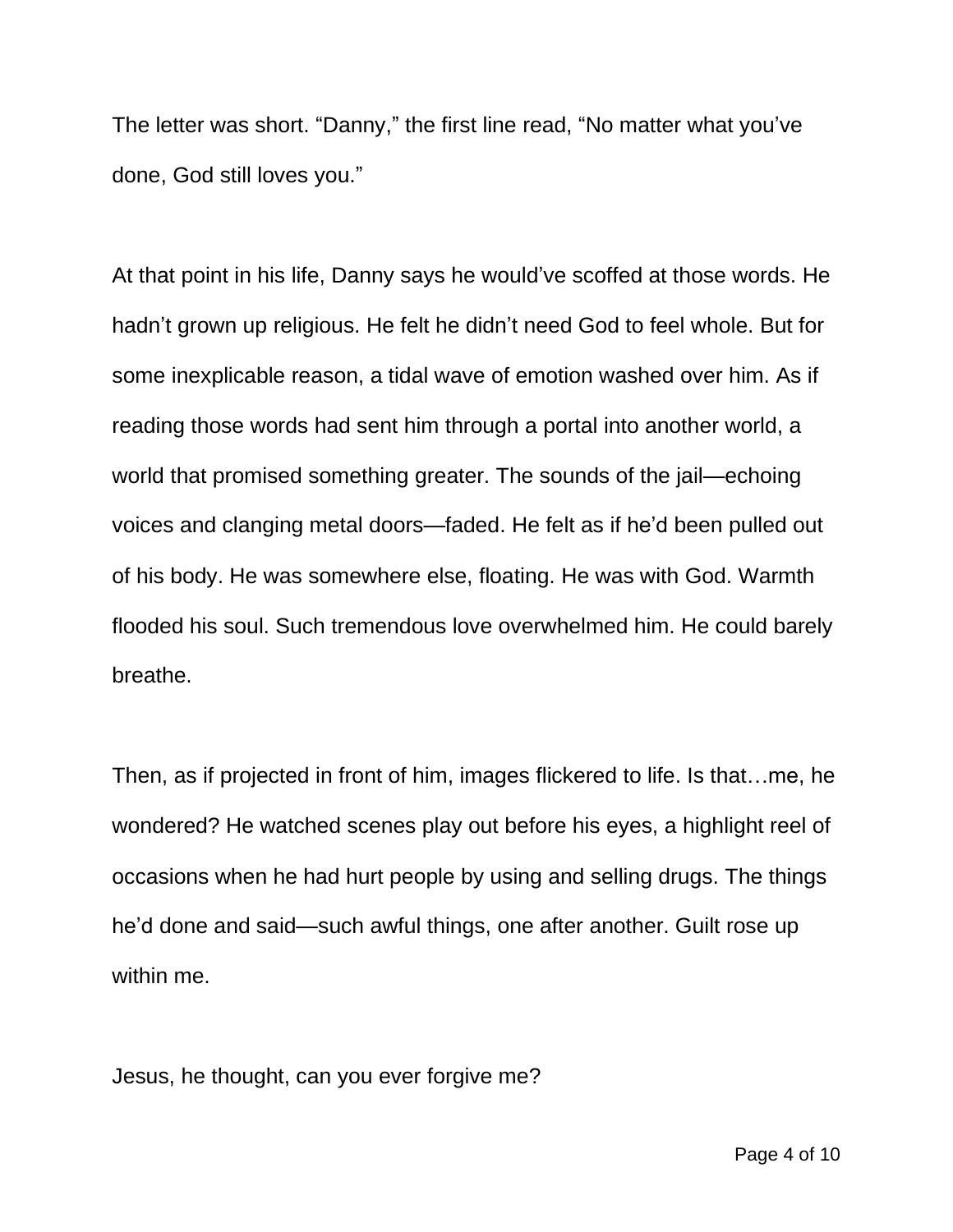Then he was back in his body. Danny's heart pounded. The jail cell around him looked the same, but it felt different. He was different. He had experienced God's love and mercy. It felt as if, spiritually, he'd been given a second chance. It was something that up until then, he didn't know he needed.

Danny pled guilty. The judge sentenced me to 10 years in federal prison. He'd lost everything, but he'd never felt better. God's forgiveness hadn't erased his past but revealed a path forward. The relentless compulsion to get high was gone. For the first time in years, it wasn't the first thing and last thing he thought about every day. He used his free time for Bible study and reflection. The kind of quiet introspection he'd avoided all his life. Prison tested him—emotionally, physically, spiritually. But by the time he walked out as a free man, he was ready to enter society again.

He wasn't worried about relapsing. Besides, he'd lost contact with everyone from his old life. he'd have to start over—but that in itself was a blessing.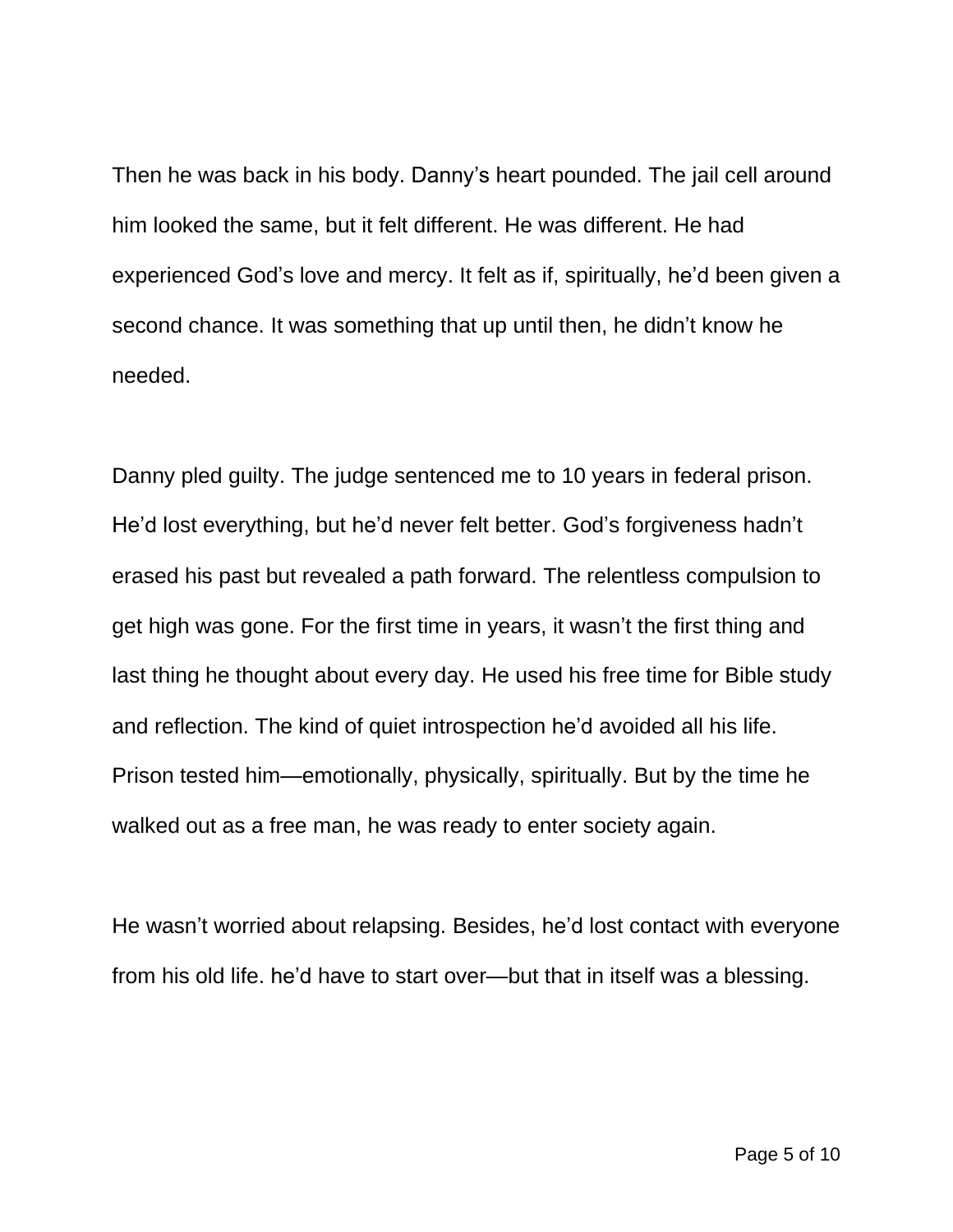I won't be coming back here, Danny promised himself as he walked away from the prison gates. Not ever!

Looking back now, he can appreciate the irony.

Upon release, Danny worked on rebuilding his relationship with his family. He went to church every Sunday and was soon asked to serve as a deacon. A few years later, God spoke to him again.

Danny was driving home from work when he heard it clearly. Not an audible voice but one in hi spirit.

You went to prison for doing bad, it said. Now I'm going to send you back to do good. But this time, you're going through the front door with honor.

He knew exactly what it meant.

That was 17 years ago. Ever since, Danny has worked as a prison chaplain. He says he can't think of anyone better suited for the job. After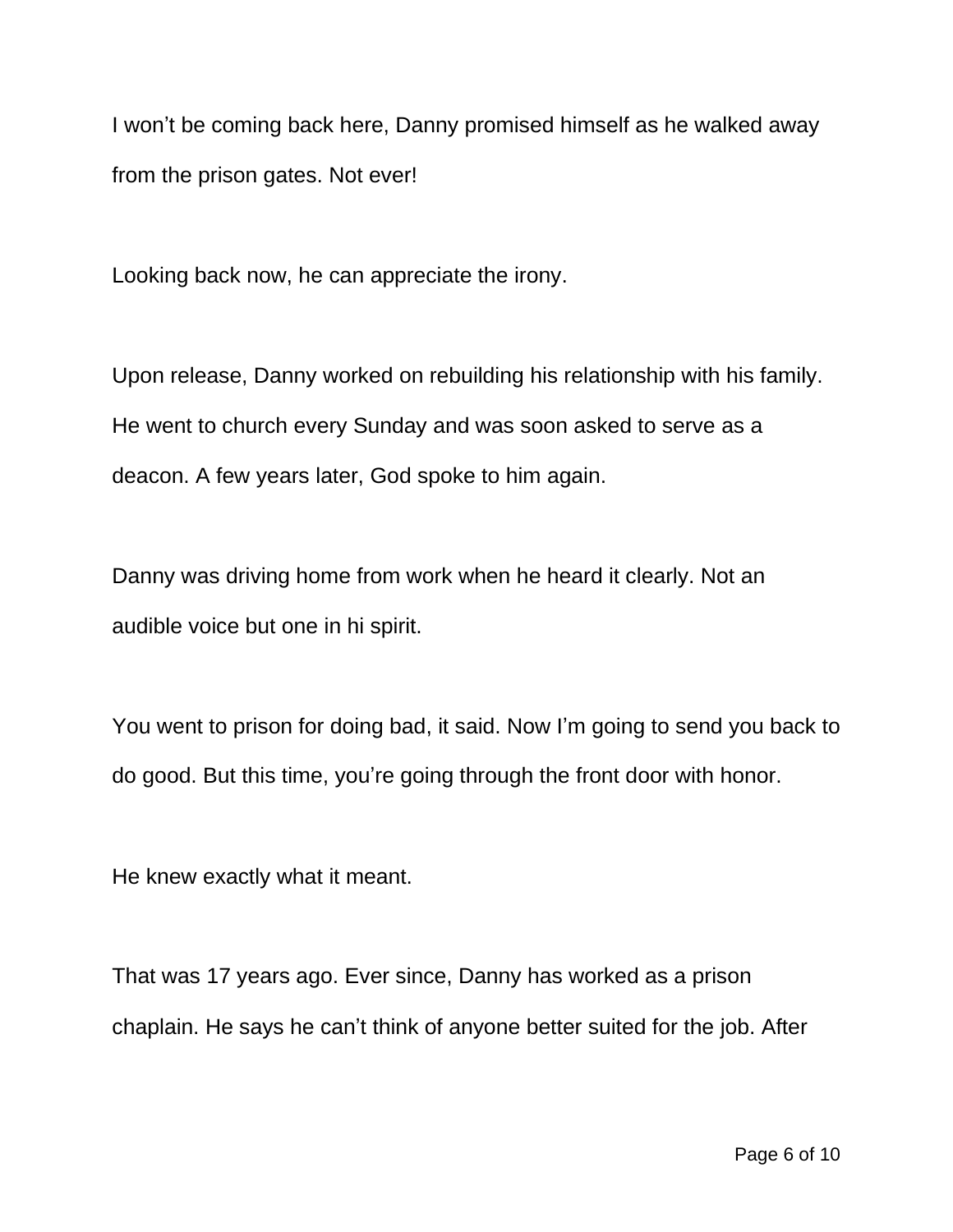all, he understands these men, having been one of them. And he knows the importance of that second chance.

All of us do things in our lives we aren't proud of. But like Danny, we want to recognize the love of God and respond to it, for, like Danny, we have a mission to fulfill.

In the Gospel, the disciples are fishing, and seem to be kind of taking it easy; Peter isn't even dressed. While they aren't doing anything wrong, it seems they've kind of reverted to "life as it used to be" by returning to fishing in the Sea of Galilee. Perhaps they've kind of abandoned their true vocation. Jesus now invites them to take it up again. He shares bread with them, and we can see the Eucharistic overtones there, and their eyes are opened much like the disciples on the road to Emmaus.

Jesus then takes Peter aside and they go on a walk. Peter is asked three times "Simeon, son of John, do you love me more than these" and is told to feed His lambs, tend His sheep, and feed his sheep. Peter gets distressed about being asked three times if he loves Jesus, but this is his second chance. Now he can undo the prior denial by looking at what he did,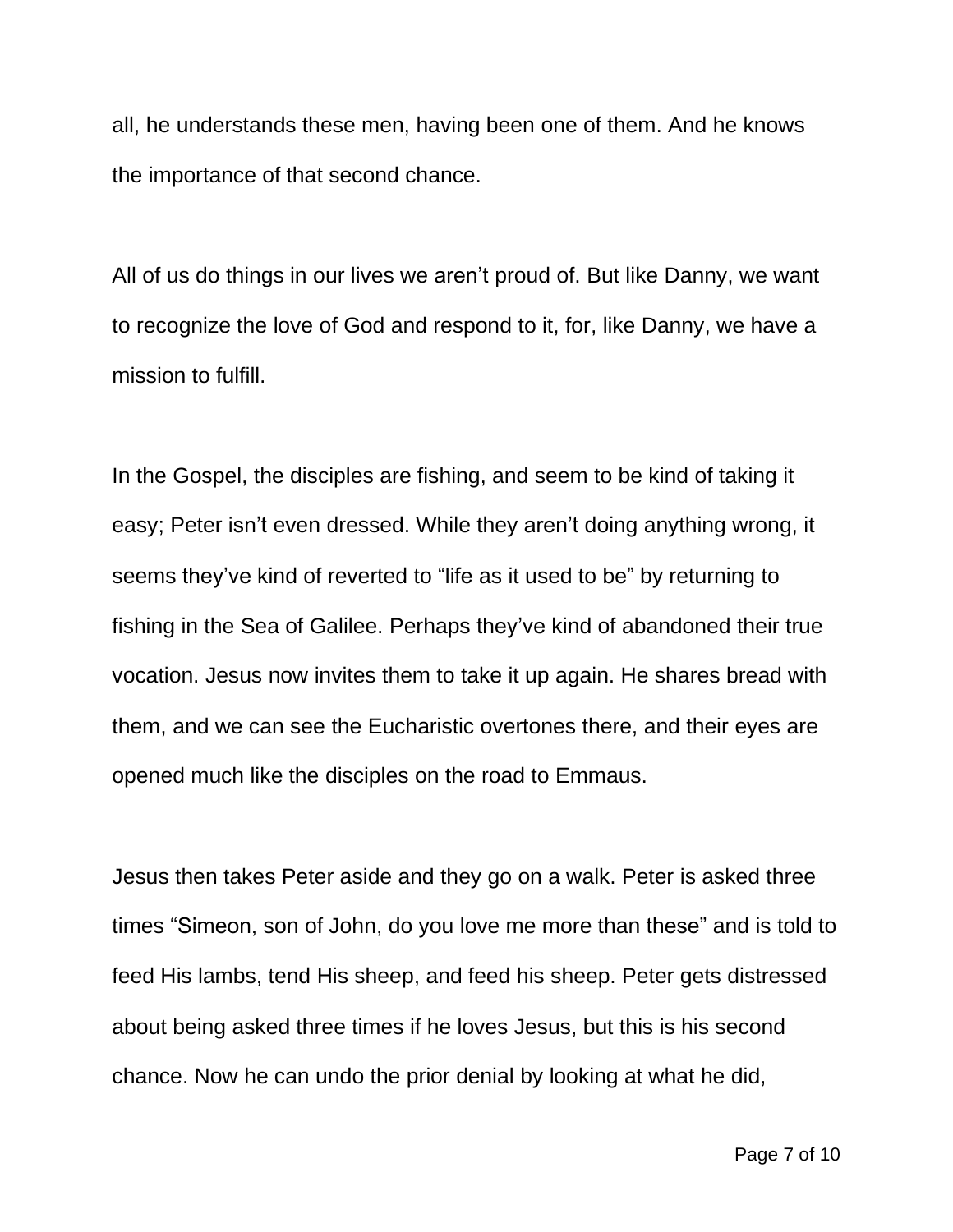acknowledging it by having to address it, and looking forward to the next part of his mission which Jesus tells him will be quite hard.

In our lives, we are on a mission too. We sometimes fail. But Jesus invites us, like Danny and like Peter, to look back, to learn from our past, and to also look ahead and keep on the journey.

First, the past. I've used the example before, but like Simba in "The Lion King" who runs away from the past, sometimes we can do the same thing. I'd imagine it wasn't pleasant for the apostles to think about how they were not there for Jesus on Good Friday. Other times in our lives, like in Danny's life, sins and struggles can just take over and be overwhelming. Upon his arrest, he wanted to blame everyone but himself. But then, he recognized that he was loved by God, but also that he had to respond to that love by owning up to what he did. For us to have true healing, we have to name our sins. It's why we go to confession; not to be shamed, but to say, out loud, the things we have done; to lay the cards on the table. So, it's worth thinking about what in my life do I maybe need to bring to God? What am I still struggling with? If there are people you've hurt, do you talk to them and talk through what happened? It's hard to say "I'm sorry" but we need to do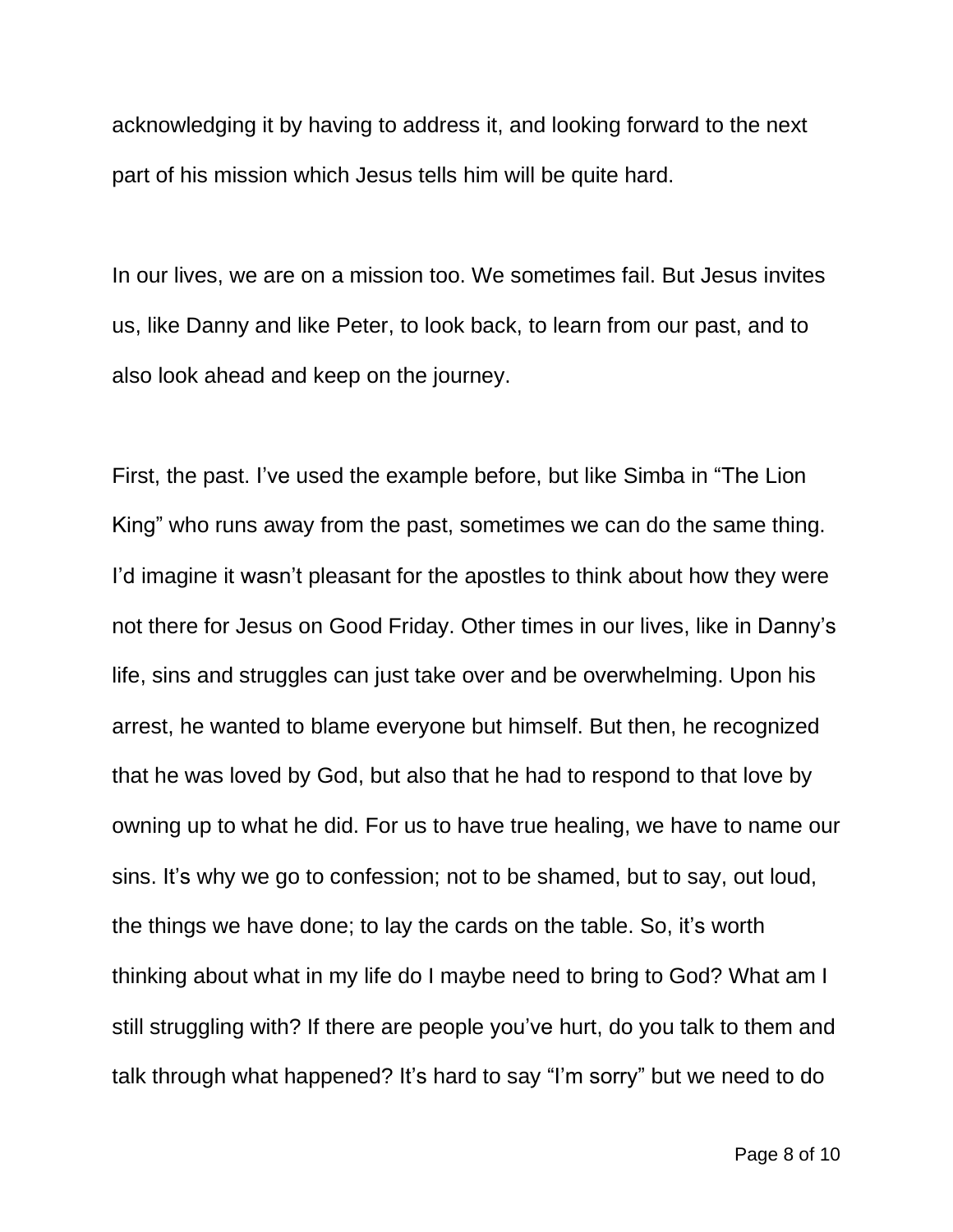that with God and others for true growth. But with that too, we must acknowledge the wounds others have inflicted. Danny had a horrible childhood. And just as we look at our past at what we've done, sometimes, like I said last week, we also need to look at the impact others have had on us. Sometimes that can be quite negative, but we need to work at it to find peace.

Second, the present. How are we doing? Sometimes we think things are fine, but they aren't. Peter was a fine fishermen, but it wasn't what he was called to do. He was running from his true vocation. Danny was functioning running a bar for a time, but his life was getting way out of control. So, where are we at right now is a question we need to ask. Are we listening to God and surrendering to His will? Do we know how much God loves us and are we trusting in Him? How are we doing in terms of how we are living our our vocation as a parent or husband or wife? Hopefully, we always want to become better, but we all have room for growth too, which is why we always ask ourselves the questions about what's going right, but where we could do better.